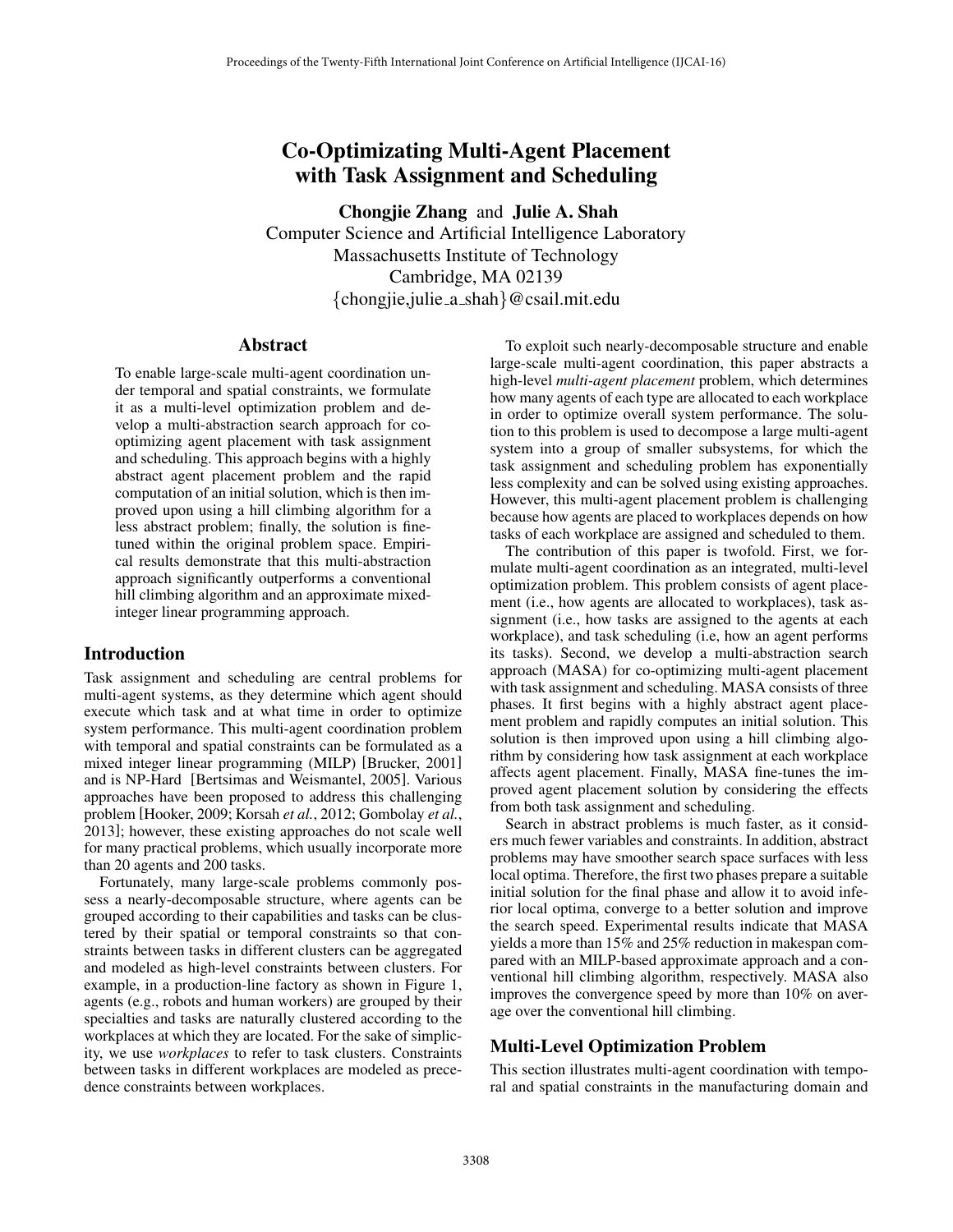

Figure 1: An assembly line with robots and human workers

formulates it as a multi-level optimization problem.

### Illustrative Domain

Robotic systems are now commonplace on many manufacturing assembly lines. Figure 1 depicts a segment example of a cellular assembly line with a group of robots and human agents performing tasks. This assembly line consists of a sequence of workplaces, each of which consists of a set of tasks. There are precedence constraints between neighboring workplaces. A product will move to a next workplace when all tasks associated with the current workplace are completed and the product is not fully assembled. There are upper and lower bounds on task completion and temporal constraints relating tasks (e.g. "the first coat of paint requires 30 minutes to dry before the second coat may be applied"). The different agent types have different capabilities for performing tasks (e.g., how fast to complete a task). In addition, there are spatial restrictions on agent proximity (e.g. robots must always operate at least 5 feet from other agents) to support safe and efficient multi-robot or human-robot collaboration. The goal is to maximize the assembly line's throughput.

### Problem Formulation

We formulate such multi-agent coordination problem as a three-level optimization problem: agent placement (i.e., allocating agents to workplaces), task assignment (i.e., assigning tasks to the agents in each workplace), and task scheduling (i.e, scheduling tasks for each agent to perform). The inputs of this multi-level optimization problem include:

- $\tau$ : A set of agent types
- $\langle n_1, \ldots, n_{|\tau|} \rangle$ : The number of agents of each type
- *• W*: A set of workplaces that agents are allocated to
- *• C*: The set of agent capabilities specifying tasks each agent  $a$  may perform and its minimum  $lb_{a,k}$ , maximum *uba,k*, and expected time to complete each task *k*, and
- $P_w = \langle T_w, \Gamma_w, S_w \rangle$ : A task problem for each workplace  $w \in W$ , where:
	- *Tw*: The set of all tasks to be performed.
	- $-\Gamma_w$ : a Simple Temporal Problem (TSP) [Dechter *et al.*, 1991], describing the temporal constraints relating tasks to one another at workplace *w*, and
	- $-S_w$ : A set of task pairs separated by less than the allowable spatial proximity, specifying spatial constraints.

The objective of this multi-level optimization problem is to find a solution (specifying agent placement, task assignment and task schedules for agents at each workplace) wherein all constraints are satisfied and the maximum makespan among workspaces is minimized. For an assembly line, this objective is equivalent to maximizing its throughput.

We formulate the multi-agent placement problem as below:

$$
minR \quad max(f_1^*(R_1, P_1), \dots, f_{|W|}^*(R_{|W|}, P_{|W|})) \qquad (1)
$$

subject to

$$
\sum_{w \in W} R_{w,x} \le n_x, \forall x \in \tau \tag{2}
$$

where  $R_{w,x}$  is a decision variable representing the number of agents with type *x* assigned to workplace *w*, and  $f_w^*(R_w, P_w)$ represents the *optimal makespan* of workplace *w* given a set of agents *Rw*. Equation 2 ensures that agent placement satisfies resource constraints.

To compute  $f_w^*(R_w, P_w)$ , we need to solve the task assignment and scheduling problem at workplace *w* with given agents *Rw*. In this paper, we mainly focus on the multi-agent placement problem and its interactions with lower-level task assignment and scheduling problems. For the sake of brevity, we formulate the task assignment and scheduling problem for each workplace *w* as a single MILP [Gombolay *et al.*, 2013]:

$$
min \, f_w(A, J, t_{(.)}^S, t_{(.)}^E, R_w, P_w) \tag{3}
$$

subject to

$$
\sum_{a \in R_w} A_{a,k} = 1, \forall k \in T_w \tag{4}
$$

$$
lb_i \le t_m - t_n \le ub_i, \forall i \in T_w, n, m \in \Gamma_w \tag{5}
$$

$$
t_k^E - t_k^S \ge lb_{a,k} - M(1 - A_{a,k}), \forall k \in T_w, a \in R_w \tag{6}
$$

$$
t_k^E - t_k^S \le ub_{a,k} + M(1 - A_{a,k}), \forall k \in T_w, a \in R_w \tag{7}
$$

$$
t_j^S - t_i^E \ge M(J_{i,j} - 1), \forall i, j \in S_w
$$
 (8)

$$
t_i^S - t_j^E \ge -MJ_{i,j}, \forall i, j \in S_w \tag{9}
$$

$$
t_j^S - t_i^E \ge M(J_{i,j} - 1) + M(A_{a,i} + A_{a,j} - 2), \forall i, j \in T_w
$$
 (10)

$$
t_i^S - t_j^E \ge -MJ_{i,j} + M(A_{a,i} + A_{a,j} - 2), \forall i, j \in T_w \tag{11}
$$

 $A_{a,k} \in \{0,1\}$  is a binary decision variable for the assignment of agent *a* to task *k*.  $J_{i,j}$  is a binary decision variable specifying the relative sequencing of two tasks, *i* and  $j$  ( $J_{i,j} = 1$ implies task *i* occurs before *j*). Decision variables  $t_k^S$  and  $t_k^E$ specify the start and end times, respectively, of task  $k$ .  $R_w$  is the set of all agents assigned to workplace *w*. *M* is a large positive number used to encode conditional constraints.

Equation 4 ensures that each task is assigned to a single agent. Equation 5 ensures that the temporal constraints are met, where bounds  $lb_i$  and  $ub_i$  are described in TSP  $\Gamma_w$ . Equations 6 & 7 ensure that agents are not required to complete tasks more quickly or slowly than they are capable. Equations 8 & 9 sequence actions to ensure that agents maintain safe buffer distances from one another while performing tasks. Equations 10 & 11 ensure that each agent only performs one task at a time. Note that Equations 8 and 9 couple the variables relating task sequencing, spatial locations and task start and end times, resulting in tight dependencies among agents' schedules.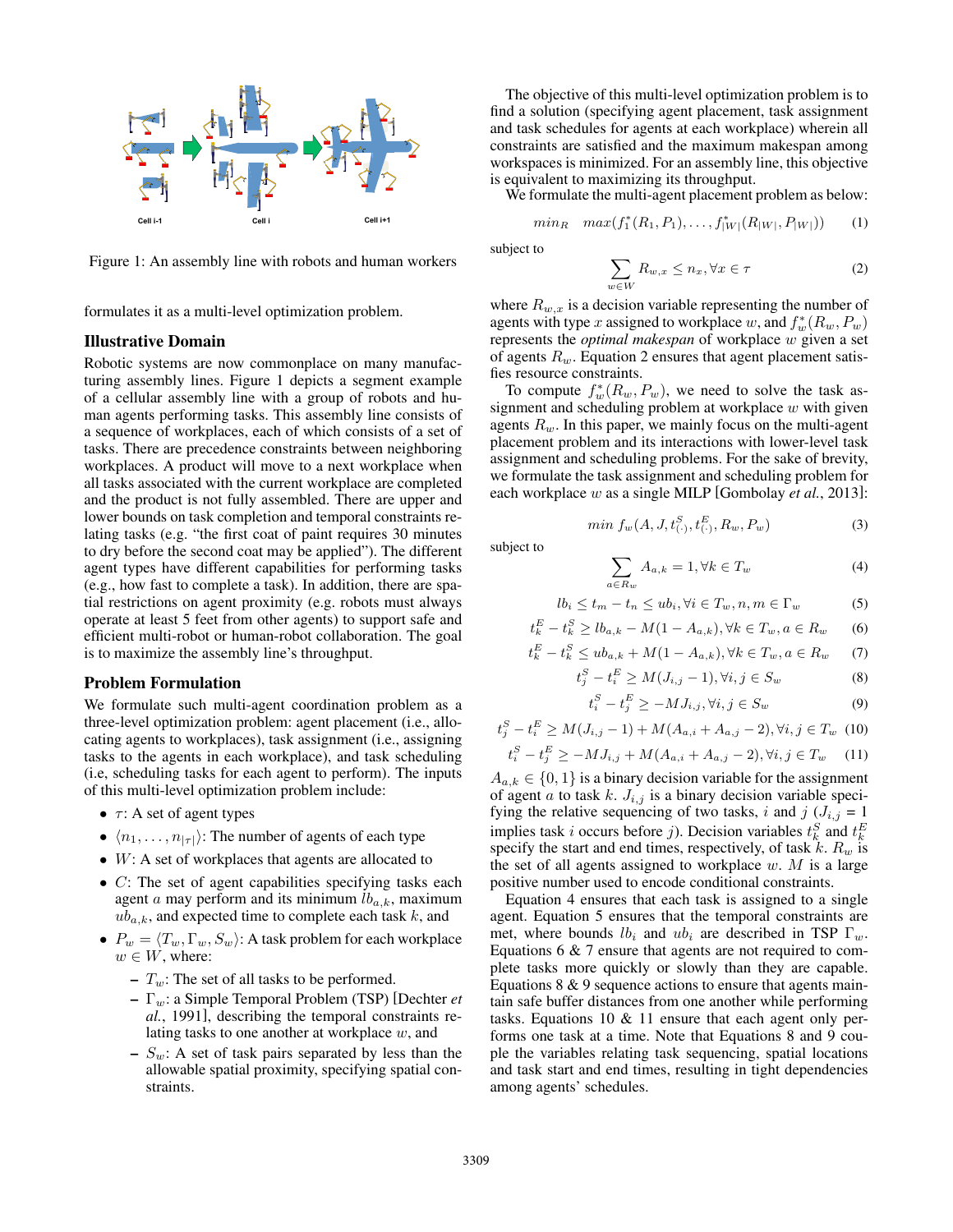The objective function  $f_w(A, J, t^S_{(\cdot)}, t^E_{(\cdot)}, R_w, P_w)$  represents the makespan of workplace *w*. For all workplaces  $w \in W$ , the optimal makespan  $f_w^*(R_w, P_w) \equiv$ *min f<sub>w</sub>*(*A, J, t*<sup>*S*</sup><sub>(*i*</sub>)*, t*<sup>*E*</sup><sub>(*i*</sub>)*, R<sub><i>w*</sub>, *P<sub>w</sub>*) with all constraints satisfied.

From the formulation described above, we can observe the interdependency between multi-agent placement and task assignment and scheduling. The solution of the agent placement problem instantiates the task assignment and scheduling problems at workplaces, while computing the optimal agent placement solution depends on optimal solutions of the task assignment and scheduling problems at workplaces. In the next section, we will present a multi-abstraction approach to solve this nested problem.

### Multi-Abstraction Search Approach (MASA)

The key challenge of the multi-level optimization problem is that optimizing multi-agent placement depends on solutions of a combinatorially explosive number of task assignment and scheduling problems, each of which is NP-hard and computationally expensive, even when being solved approximately [Lipovetzky *et al.*, 2014]. One conventional approach is to create an easily-computed objective function to approximate the objective function (1), detaching the agent placement problem from lower-level task assignment and scheduling problems. This top-down decomposition approach is computationally feasible, but can produce a very suboptimal or even an infeasible solution (i.e., agent placement resulting in no feasible solution for the task assignment and scheduling problem in one or more workplaces), because it does not consider how agents are used in each workplace.

To address this challenge, we propose a multi-abstraction search approach (MASA). MASA optimizes multi-agent placement by incrementally considering effects of lower-level optimization problems. MASA consists of three phases: 1) it begins with a highly abstract agent placement problem that does not consider the effects of task assignment and scheduling, and uses MILP to compute an initial solution to this problem; 2) it then improves upon this solution using a hill climbing algorithm, which considers the effects of task assignment, in a less abstract problem; and 3) MASA fine-tunes the agent placement solution by considering the effects of both task assignment and scheduling at workplaces.

All three phases of MASA are critical. The first phase generates a suitable initial solution for the hill climbing algorithm. Because solving a task assignment problem is much faster than solving a combined task assignment and scheduling problem, the introduction of the second phase significantly improves the search speed. Moreover, by considering much fewer variables and constraints, search in an abstracted solution space at the second phase helps avoid inferior local optima. The final phase is indispensable because, by cooptimizing agent placement with both task assignment and scheduling, it not only improves the agent placement solution but also helps avoid an infeasible solution generated from previous two phases. In addition, this phase generates a complete solution for agent placement, task assignment, and task scheduling.

The following subsections will discuss in greater detail

these three phases of MASA.

#### Phase 1: finding initial agent placement

This phase aims to quickly find a suitable initial solution of agent placement, building a good start for the hill climbing algorithm. To achieve this goal, we construct an approximate agent placement problem, which does not consider how tasks will be assigned and scheduled to agents. This approximate problem aims to balance agent allocation based on task loads at workplaces and the capabilities of the agent. Specifically, its objective is to minimize the maximum average task load of agents at all workplaces:

$$
minR maxw \in W, x \in \tau} \sum_{t \in T_{w,x}} D_{wxt} / R_{w,x}
$$
 (12)

where  $R_{w,x}$  is a decision variable representing the number of agents of type *x* assigned to workplace  $w, T_{w,x}$  is a set of tasks that can be best performed by an agent of type *x* at workplace  $w$  and  $D_{wxt}$  is the expected time to complete task *t* by an agent of type *x*. Note that this objective function does not take task assignment or scheduling into consideration.

Note that the objective function (12) is not linear, because the decision variables are denominators. To formulate this problem as a MILP, we reverse the objective and convert it to a maximization problem, maximizing the minimum of the inverse of the average task load of agents at all workplaces. We then introduce a proxy variable, *v*, to represent this minimum inverse value and to linearize the new objective function. The mathematical MILP formulation of this converted problem is presented below:

$$
maxR v \t\t(13)
$$

subject to

$$
v \le R_{w,x}/\sum_{t \in T_{w,x}} D_{wxt}, \quad \forall w \in W, x \in \tau \tag{14}
$$

$$
\sum_{w \in W} R_{w,x} \le n_x, \quad \forall x \in \tau \tag{15}
$$

where Equation 15 ensures that agent placement satisfies resource constraints. This MILP can be solved using existing optimizers [Gurobi Optimization, 2015], which return the agent placement matrix.

### Phase 2: improving agent placement with task assignment

At the second phase, MASA aims to improve the initial agent placement solution, computed in Phase 1, by taking into consideration how task assignment at workplaces affects agent placement. We develop a hill climbing algorithm for improving the agent placement solution by minimizing the maximum makespan among workplaces. Note that the optimal makespan of a workplace with given agents depends on both task assignment and scheduling. As MASA does not consider task scheduling at this phase, we construct an approximate task assignment problem, detached from task scheduling, to estimate the optimal makespan of a workplace with assigned agents. This approximate problem does not consider temporal and spatial constraints, so it can be solved much faster and enables the rapid hill climbing search.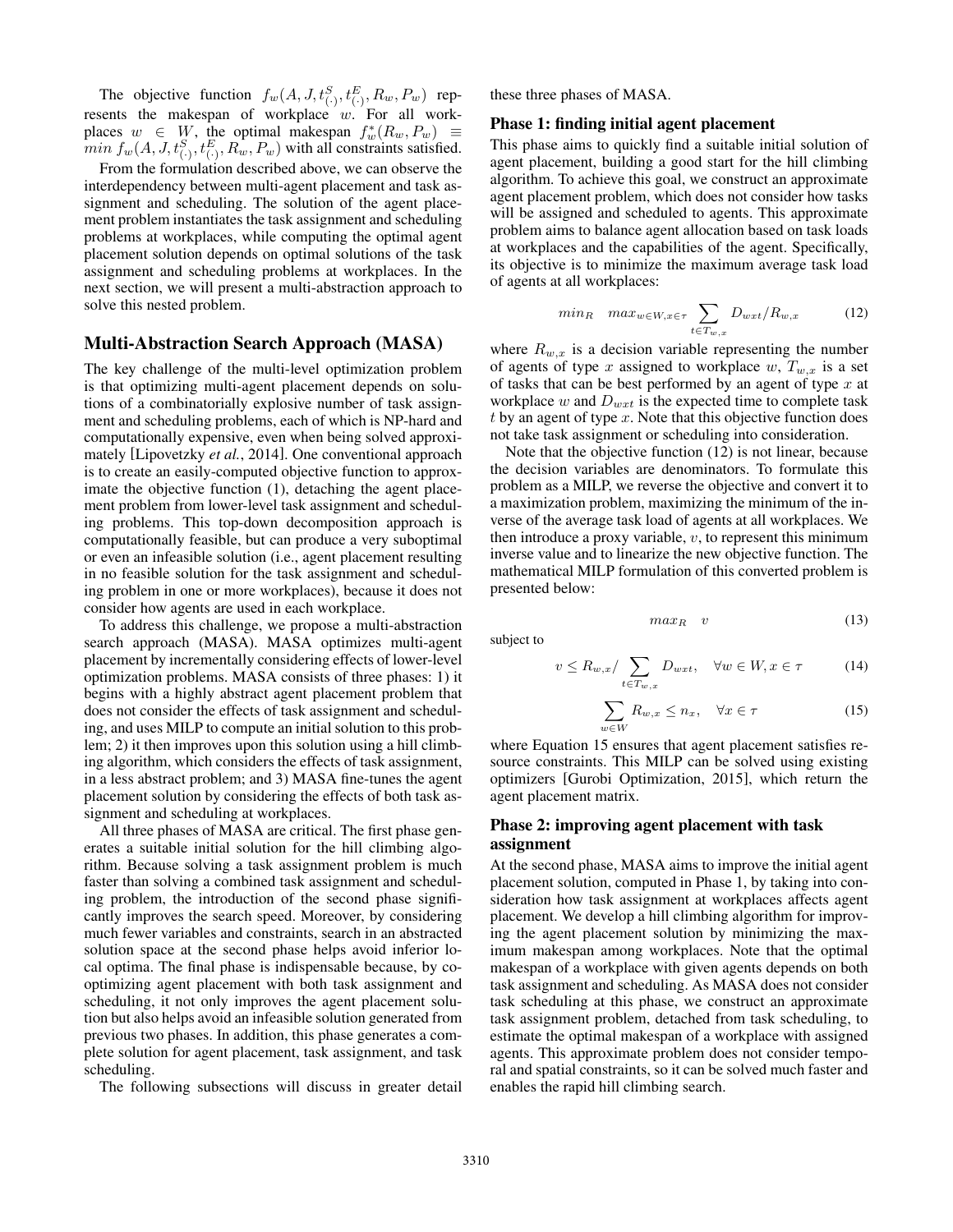#### Algorithm 1 Hill Climbing Algorithm

|     | 1: <b>procedure</b> HILLCLIMBING( $P_{1,, W }, R_{1,, W }$ )      |
|-----|-------------------------------------------------------------------|
| 2:  | loop                                                              |
| 3:  | for all $w \in W$ do                                              |
| 4:  | $V w  = eval(P_w, R_w)$                                           |
| 5:  | end for                                                           |
| 6:  | $b \leftarrow \operatorname{argmax}_{w \in W} V[w]$               |
| 7:  | $makespan \leftarrow V[b]$                                        |
| 8:  | $OW \leftarrow$ increasingly sort $W \setminus \{b\}$ by values V |
| 9:  | for $i \leftarrow 1$ ,  OW  do                                    |
| 10: | $w \leftarrow OW[i]$                                              |
| 11: | $L \leftarrow neighbors(\langle R_w, R_b \rangle)$                |
| 12: | for all $\langle R'_w, R'_b \rangle \in L$ do                     |
| 13: | $v_{max} \leftarrow \max(eval(P_w, R'_w), eval(P_b, R'_b))$       |
| 14: | if $makespan > v_{max}$ then                                      |
| 15: | $makespan \leftarrow v_{max}$                                     |
| 16: | $\langle R_w, R_b \rangle \leftarrow \langle R'_w, R'_b \rangle$  |
| 17: | end if                                                            |
| 18: | end for                                                           |
| 19: | if makespan $\lt V[b]$ then                                       |
| 20: | break                                                             |
| 21: | end if                                                            |
| 22: | end for                                                           |
| 23: | if makespan == $V[b]$ then return $R_{1,, W }$                    |
| 24: | end if                                                            |
| 25: | end loop                                                          |
|     | 26: end procedure                                                 |

The hill climbing algorithm minimizes the maximum makespan of workplaces by iteratively transferring agents from other workplaces to the workplace with the maximum makespan. Algorithm 1 depicts the hill climbing pseudocode. Its input is a set of workplaces,  $P_{1,\dots,|W|}$ , and the initial agent placement solution, *R*1*,...,|W|*. Lines 3-5 computes the optimal makespan of each workplace with assigned agents. In our implementation, as the computation of function *eval* is not trivial, we cache the computed value for each pair  $(P_w, R_w)$  to be retrieved in the future. Line 6 identifies the bottleneck workplace *b* with the maximum value, which is the makespan. Line 8 sorts workplaces in increasing order of their makespans, such that a workplace with a lower makespan has a higher priority to transfer its agents to the bottleneck workplace. The *for* loop at Line 9 is to iterate through the order list and find a workplace that can transfer its agents in order to improve the makespan. Line 11 generates a set of possible agent placement solutions by transferring agents from *w* to *b*. To limit the neighboring solution size, we restrict the number of agents to be transferred at each iteration to two or fewer. Lines 12-18 determine the best agent placement. Line 19 ensures that we only need to find one workplace at each iteration for transferring its agents. Line 23 determines whether any other solution improves the makespan; if not, it returns the current solution.

At this phase, the evaluation function  $eval(P_w, R_w)$  in the hill climbing algorithm requires solving the task assignment problem at workplace *w* with agents *Rw*. We construct approximate versions of the MILP for task assignment and scheduling presented in the Problem Formulation section. The objective of these approximate task assignment problems is to minimize the maximum total expected time that all agents would require to complete their tasks, assuming those tasks had no temporal and spatial constraints. We introduce a proxy variable, *vw*, as this approximate objective and formulate the problem at each workplace *w* as a MILP:

subject to

$$
v_w \geq \sum D_{a,j} A_{a,j}, \forall a \in R_w \tag{17}
$$

 $min_A$  *v*<sub>*w*</sub> (16)

$$
\sum_{a \in R_w}^{j \in T_w} A_{a,j} = 1, \forall j \in T_w \tag{18}
$$

where  $A_{a,j} \in \{0,1\}$  is a binary decision variable for the assignment of agent *a* to task  $j$ ,  $D_{a,j}$  is the expected time of task *j* performed by agent *a*, and *T<sup>w</sup>* and *R<sup>w</sup>* are a set of tasks and agents available at workplace *w*, respectively. Equation 17 defines the objective *v<sup>w</sup>* and Equation 18 ensures each task is assigned to only one agent. The optimal value  $v_w^*$  can be computed using an existing MILP solver [Gurobi Optimization, 2015]. The hill climbing algorithm uses these optimal values to evaluate its target function, that is,  $eval(P_w, R_w) = v_w^*$ .

### Phase 3: fine-tuning agent placement with task assignment and scheduling

The final phase of MASA operates similarly to the second phase, by applying the hill climbing algorithm to improve the agent placement solution. The difference is that, at this phase, the hill climbing algorithm is applied to optimize the original multi-agent placement objective function (1), instead of an approximate one. In other words, this phase fine-tunes the multi-agent placement solution by taking both task assignment and scheduling at workplaces into account. As the numbers of tasks and agents at each workplace in practice are often relatively small, we can use existing approaches [Hooker, 2009; Castro and Petrovic, 2012; Korsah *et al.*, 2012; Gombolay *et al.*, 2013] for solving multiagent task assignment and scheduling for each workplace. At this phase, the hill climbing algorithm uses the computed objective value  $f_w^*(R_w, P_w)$  of the task assignment and scheduling problem for workplace  $w$  with agents  $R_w$  to evaluate the candidate agent placement solution  $(R_w, P_w)$ , i.e.,  $eval(R_w, P_w) = f_w^*(R_w, P_w)$ . When MASA converges, it returns an agent placement solution as well as task assignments to agents at each workplace and their task schedules.

In our implementation, we use the Tercio algorithm [Gombolay *et al.*, 2013] to solve task assignment and scheduling problems and compute nearly optimal makespans for workplaces, as the MILP for task assignment and scheduling is often computationally intractable for relatively large problems (e.g., problems involving more than five agents and 50 tasks). Tercio receives a task assignment and scheduling problem as input and returns a flexible temporal plan that contains task assignment and schedules of agents, if one can be found. The input problem is decomposed into a task allocation and a task sequencing problem. Tercio combines MILP (for solving the task allocation problem) with a fast, satisficing, incomplete multi-agent task sequencer (inspired by real-time processor scheduling techniques). It works by iterating through agent allocations until a schedule can be found that satisfies the maximum allowable makespan for the problem.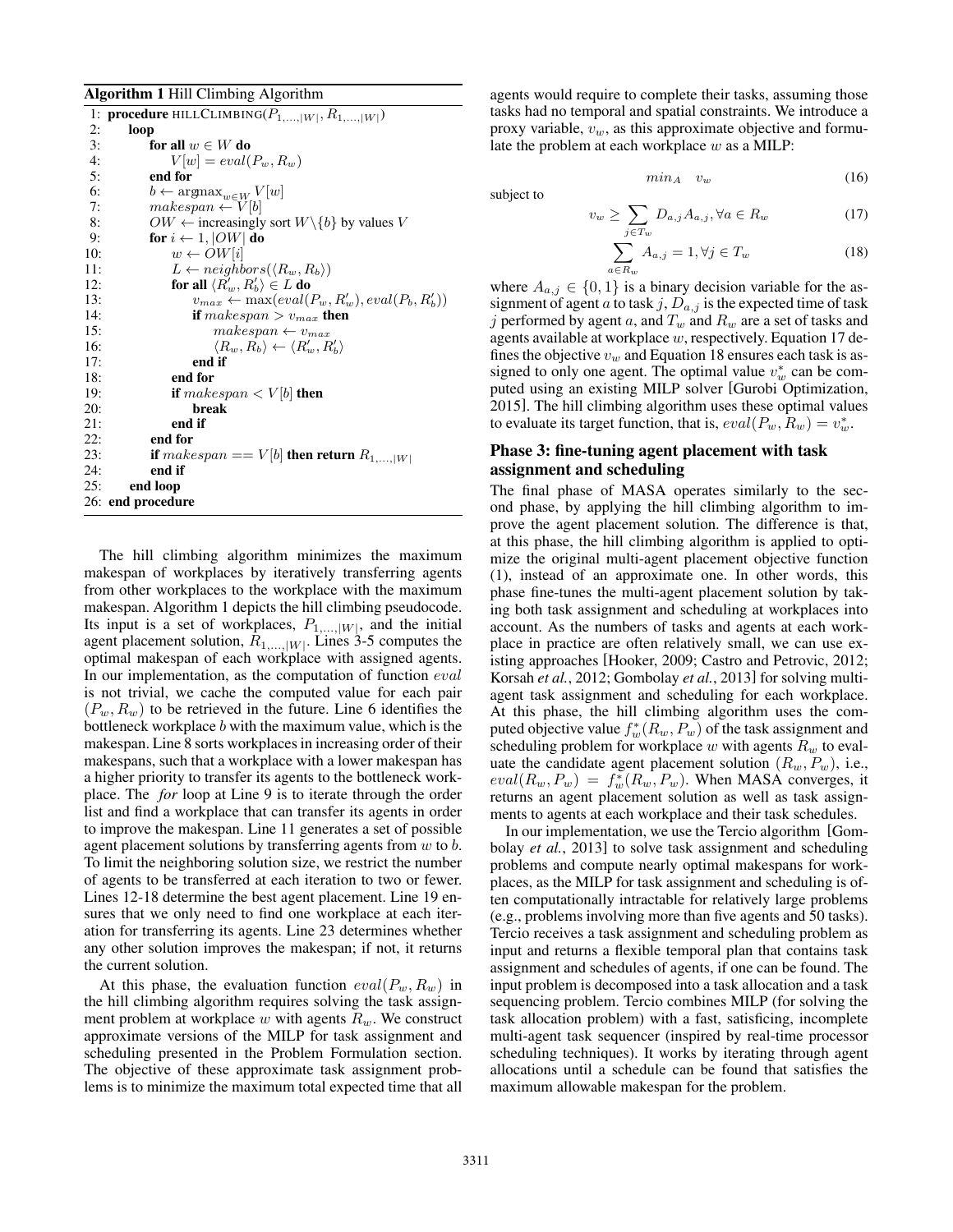| Comparison      | #Better  | Makespan          | #Same    | #Failures |
|-----------------|----------|-------------------|----------|-----------|
|                 | makespan | reduced           | makespan |           |
| MASA vs. A-MILP | 99       | $15.3 \pm 8.2\%$  |          | 0.4       |
| MASA vs. HC-R   | 97       | $25.6 \pm 17.3\%$ |          | 0:12      |
| MASA vs. HC-S   | 52       | $6.9 \pm 5.1\%$   | 41       | 0:0       |
| HC-S vs. HC-R   | 91       | $23.1 \pm 17.7\%$ |          | 0:12      |
| HC-S vs. A-MILP | 94       | $13.1 \pm 7\%$    |          | 0:4       |

Table 1: Performance comparison across 100 problems

# Experiments

In this section, we empirically evaluate the multi-abstraction search approach using the illustrative manufacturing domain, where the multi-agent task assignment and scheduling problem has temporal and spatial-proximity constraints.

#### Experimental Setup

We generated multi-agent task assignment and scheduling problems that simulate multi-agent construction of a cellular assembly line in a manufacturing domain, such as airplane production. There were two possible types of agents, and the number of workplaces on the production line and the number of agents of either type varied across the problems. We used a task generator similar to that used in [Gombolay *et al.*, 2013] for each workplace, but varied the number of tasks and the proportion of tasks with temporal constraints at different workplaces. At each workplace, task times were generated from a uniform distribution in the interval [1*,* 10]. The proportion of tasks, which were related via a nonzero wait duration (lowerbound constraint) drawn from the interval [1*,* 10], varied at different workplaces, uniformly drawn from  $\{0, \frac{1}{4}, \frac{1}{2}\}.$ Approximately  $\frac{1}{8}$  of the tasks were related via an upperbound temporal deadline generated randomly to another task. The upperbound of each intra-task and task deadline constraint was drawn from a normal distribution with a mean set to the tightest possible bound. For values lower than the mean, we simply drew a new deadline value. The physical locations of a task were drawn along a single dimension from a uniform distribution [1*, m*], where *m* is the total number of tasks at a workplace. While an agent performed a task at resource location (*x*), we required that no other agent could work on a task at location (*u*) if  $x - 1 \le u \le x + 1$ .

We ran experiments on 10 scenarios, each with 10 different problems, for a total of 100 problems. Here are four example scenarios:

- S1: Three workplaces, 140 tasks and 24 agents
- S2: Four workplaces, 200 tasks and 32 agents
- S3: Five workplaces, 250 tasks and 40 agents
- S4: Six workplaces, 360 tasks and 48 agents

#### Results and Discussion

To our best knowledge, MASA is the first work to cooptimize multi-agent placement with task assignment and scheduling. We compared MASA with an approximate MILP approach (A-MILP) and a hill climbing algorithm with a random initial solution (HC-R). All approaches used the Tercio algorithm [Gombolay *et al.*, 2013] to solve lower-level task assignment and scheduling problems. The A-MILP method is essentially a traditional top-down, decomposable approach



Figure 2: Solution quality for different scenarios

that incorporates as its basis the same MILP for approximate agent placement as that used in the first phase of MASA. It computes the five best solutions through the application of solution exclusion constraints [Tsai *et al.*, 2008] and selects the optimal one. The HC-R approach is a standard singlephase hill climbing algorithm, which begins with a random initial agent placement solution and improves upon it using the same hill climbing algorithm as that used in the third phase of MASA. In order to evaluate the second phase of MASA, we also designed a hill climbing algorithm with a smart initial solution (HC-S), which is similar to MASA but without the second phase.

Table depicts the results of comparisons between two different approaches across 100 problems. Four measures were used to compare the methods: the number of problems for which the first approach generated better solutions than the second one, the average makespan decrease for these problems, the number of problems with the same makespan and the number of failures.

As expected, MASA significantly outperformed the other three approaches with regard to solution quality, identifying feasible solutions for all 100 problems. MASA yielded lower makespan than A-MILP in 99% of the problems, with a mean makespan reduction of 15.3%, and an identical makespan in the remaining 1% of problems. In addition, A-MILP failed to identify feasible agent placement solutions for four problems. The A-MILP approach separates the agent placement problem from task assignment and scheduling by optimizing an approximate objective, the optimal solutions for which do not necessarily yield good or even feasible agent placement. This comparison implies that it is important to consider the effects of task assignment and scheduling when solving the agent placement problem.

MASA performed better than HC-R for 97% of the problems, yielding 25.6% lower makespan on average. HC-R failed to find feasible solutions for 12 % of the problems. As HC-R directly searches in the original problem space beginning with a random solution, this comparison implies that agent placement problems often have inferior local optima and conducting searches in abstract spaces using MASA avoids these inferior solutions, improves the likelihood of finding a feasible solution and converges to a better solution.

The comparison between MASA and HC-S is intended to evaluate the contribution of MASA's second search phase. From Table , we can observe that MASA outperformed HC-S in 52% of the problems, yielding 6.9% lower makespan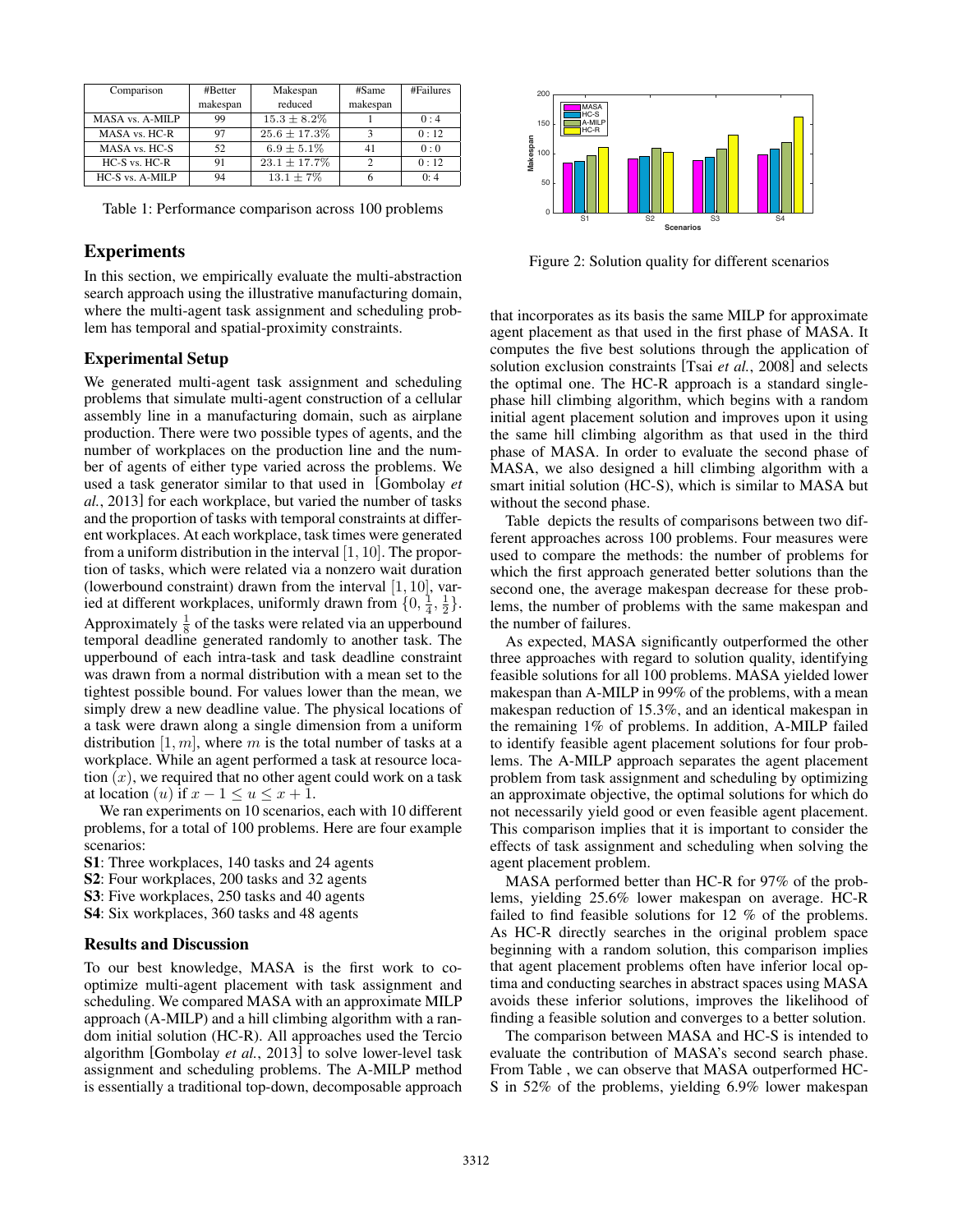

Figure 3: Computation speed for different scenarios

on average (which is significant for such tightly-constrained optimization problems). Although the two methods generated solutions with the same makespan in 41% of problems, MASA converged faster than HC-S, with an 11.7% shorter computation time on average. This improvement in solution quality is due to the abstract search method used at the second phase, while the speed improvement is attributable to cheaper computation of evaluating the objective function.

We compared HC-S with A-MILP and HC-R in order to evaluate the other two phases of MASA. While HC-R begins with a random solution, HC-S uses MASA's first phase to initialize its solution. The superior performance of HC-S over HC-R implies the importance of MASA's first search phase, while the superior performance of HC-S over A-MILP indicates the significance of the third phase.

Next, we discuss how the different approaches perform as the number of workplaces increases. Figure 2 depicts the average makespan yielded by four approaches over 10 problems in scenarios S1, S2, S3, and S4, which incorporated three, four, five and six workplaces, respectively. One key observation is that the improvement of MASA over other approaches widens as the number of workplaces increases and the problems become more complex. For example, MASA yielded 14%, 18%, 20% and 22% lower makespan than A-MILP and 3.8%, 4.9%, 7.2% and 9.2% lower makespan than HC-S for scenario S1, S2, S3 and S4, respectively.

Figure 3 indicates how computation time changed for each of the four approaches as the number of workplaces increased. The computation time for all approaches seemed to increase polynomially with the number of workplaces, with the exception of HC-R. HC-R had unexpectedly large average computation time in scenario S2, because there are several cases where HC-R started with "bad" random solutions and took an unusual number of iterations to converge. MASA converged faster than HC-S for all scenarios, and faster than HC-R for the first three scenarios. In scenario S4, HC-R often converged quickly to very poor solutions, with more than 40% higher makespan on average compared with MASA. Although A-MILP ran faster than MASA, due to its top-down decomposition and much less frequent calling for the Tercio algorithm, it is clear to choose MASA over A-MILP in realworld applications, because solution quality is often the most important factor and the computation times of these two approaches are of the same order of magnitude.

# Related Work

There is a wealth of prior work in multi-agent task assignment and scheduling with temporal and spatial constraints. Korsah *et al.* provide a comprehensive taxonomy [Korsah *et al.*, 2013] for the multi-agent task allocation and scheduling problem. One line of research is the development of hybrid approaches that combine MILP with other techniques, such as constraint programming [Hooker, 2004; 2009; Jain and Grossmann, 2001; Korsah *et al.*, 2012] or integrating heuristic schedulers [Tan, 2000; Castro and Petrovic, 2012; Gombolay *et al.*, 2013; Lipovetzky *et al.*, 2014]. Although these approaches do not scale well for large problems, they often yield nearly optimal solutions to relatively small problems and can work with our multi-abstraction method for solving subproblems of multi-agent task assignment and scheduling.

Another line of research focuses on distributed approaches. For example, Cicirello and Smith propose wasp-like multiagent systems for distributed factory coordination [Cicirello and Smith, 2004]. Auction algorithms have also been proposed for allocating tasks with time constraints [Ponda *et al.*, 2010; Nunes and Gini, 2015]. Amador *et al.* apply a market clearing approach to task allocation [Amador *et al.*, 2014]. Ramchurn *et al.* develop a coalition formation technique for task allocation to maximize the number of tasks completed before hard deadlines [Ramchurn *et al.*, 2010]. These works improve computational performance by decomposing plan constraints among agents. However, these methods often break down when agents' schedules become tightly inter-coupled, as they do when multiple robots operate in close physical proximity to one another.

Auction algorithms have been used for resource allocation [Huang *et al.*, 2008]. In fact, our hill climbing algorithm is a centralized implementation of an auction algorithm if Lines 19-20 (used to reduce the number of times to evaluate the objective function) are removed. Metaheuristic algorithms, such as simulated annealing [Aerts and Heuvelink, 2002], hill climbing with random restarts [Poole and Mackworth, 2010], have also been used for resource allocation. We did not use these algorithms in our method, however, because they require solving a much larger number of task assignment and scheduling problems.

# **Conclusion**

This paper formulates large-scale multi-agent coordination as a multi-level optimization problem requiring multi-agent placement and task assignment and scheduling. We develop a multi-abstraction search technique for solving this optimization problem. This approach initiates the search with an abstract problem, which often prevents the convergence to inferior local optima and improves convergence speed. Empirical evaluation of the contribution of each abstraction verifies the performance advantages of this multi-abstraction approach with regard to the quality, speed, and likelihood of convergence. Significant outperformance of this approach compared with a top-down decomposition method also implies the importance of incorporating feedback from lower-level optimization for high-level optimization.